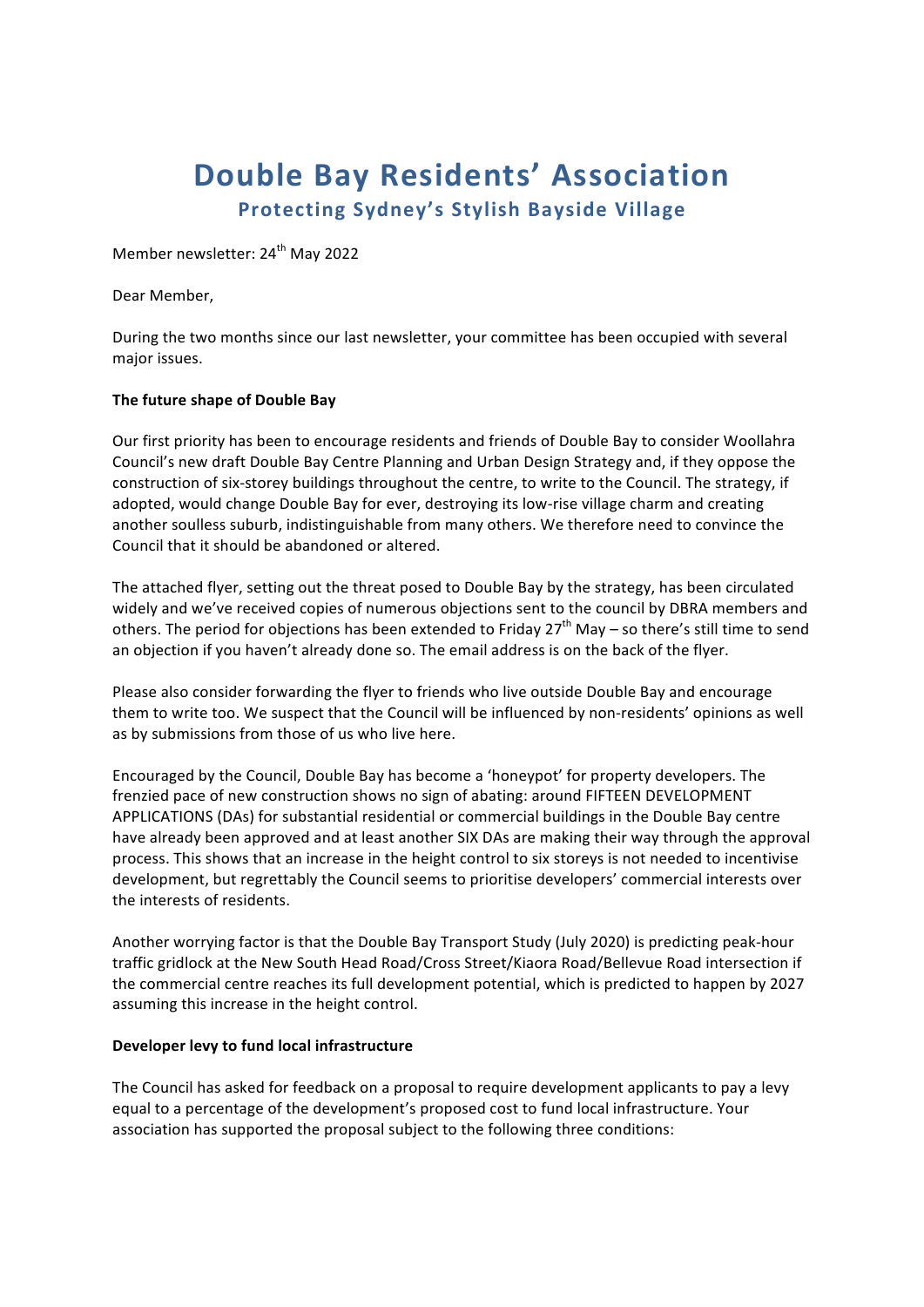- The developer will not receive permission to exceed existing height and bulk limits or to avoid parking, excavation and other usual conditions in return for the levy. We are concerned this could lead to more over-development.
- Funds raised through the levy should be spent in the relevant local community  $-e.g.$  a levy raised on a development in Double Bay should be spent on infrastructure in Double Bay, rather than added to the Council's general financial resources or spent elsewhere in the municipality.
- All levies, related conditions and consequential expenditure on infrastructure should be on the public record.

## **Cross Street car park**

As you will be aware, the Council has been progressing in secret a project to develop the Cross Street car park site, without consulting residents on their wishes or, until recently, providing any information on what is proposed.

After considerable pressure from your association, the Council released to us the initial brief for prospective development partners, which we sent members with our March newsletter (available on the DBRA website).

Last month, the Council issued a press release announcing that the existing car park would be demolished in 2024/2025 and replaced over three years with a new multi-screen cinema complex; retail, office and community space; 18 apartments; and a car park in the basement. While future 'community consultation' has been promised, so far the Council has refused to consult residents about any concerns they may have and we fear that plans will be 'set in stone' before our opinions are sought.

Meanwhile, we have several concerns and are very unhappy with the Council's lack of transparency:

- The project will effectively privatise one of ratepayers' most significant assets through granting a 99-year lease to the developer.
- The height and bulk of the development are expected to exceed current controls and block the harbour views of houses and apartments in the Double Bay amphitheatre.
- Excavation for the basement car park is likely to cause environmental damage in the Double Bay basin based on a report by hydrogeological engineers.
- As both regulator and development partner, the Council will be able to breach its current height and excavation controls
- No information has been provided on where cars will park during the construction period; without adequate alternative parking, there will be a major impact on local businesses as well as on residents and visitors to Double Bay.
- When complete, the development will exacerbate traffic congestion for residents throughout the municipality.

# **Knox Street pedestrianisation**

Last night (23<sup>rd</sup> May), the Council voted to approve the closure of most of Knox Street and create a pedestrian plaza. The next steps, we understand, will be a review of environmental factors and, if required, an environmental impact statement. A detailed timeline will then be developed.

This has been a contentious proposal, opposed by some Cosmopolitan Centre residents and Knox Street businesses, as well as by others concerned about traffic congestion when the street's 4,000+ daily vehicle movements are diverted elsewhere. The Council believes it has 'accommodated the